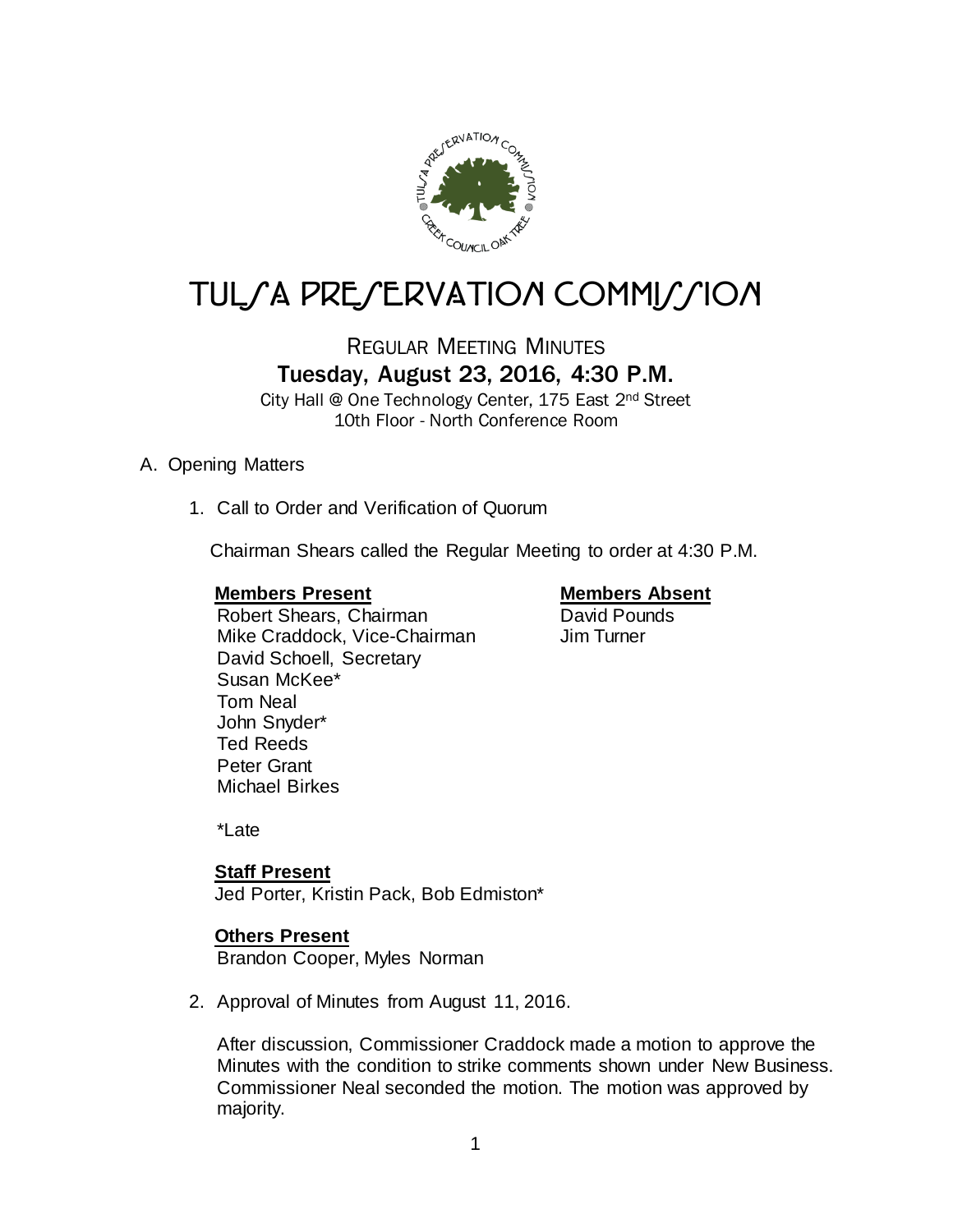### **Vote: Meeting Minutes, August 11, 2016**

- 
- 1. Craddock
- 2. Schoell **Reeds** Turner
- 3. Neal McKee
- 4. Grant Snyder Snyder
- 5. Birkes
	- 3. Disclosure of Conflicts of Interest No Conflicts of Interest were disclosed.
- B. Actionable Items
	- 1. **HP-16-055 / 1401 E. 17th St.** (Swan Lake)

Applicant: John Muselmann

*HP Permit Subcommittee Review Date: None*

Request:

1. Replace siding on east and south facades of addition with HardiePlank Smooth Lap Siding to match exposure on primary structure

Staff presented the application, and the applicant, John Muselmann, was absent. Commissioner Neal noted the addition does not have any siding as of yesterday, and he asked whether the applicant sought to match the existing material in a previous project. Commissioner Neal commented that the original window trim seemed to be slanted or slightly angled. Staff agreed. The Commission discussed whether the application included window trim.

Commissioner Neal made a motion to approve the application. The motion was seconded by Commissioner Reeds. The motion was approved unanimously. Guidelines cited: A.1.1, A.1.2, A.1.3, A.1.4, A.2.1, A.2.2, A.2.3, A.2.4, E.1.1, E.1.2, E.1.3, E.1.4.

**Vote:** 1401 E. 17th St. **(Swan Lake)**

| In Favor |             | <b>Opposed</b> | <b>Abstaining</b> | <b>Not Present</b> |
|----------|-------------|----------------|-------------------|--------------------|
|          | 1. Shears   |                |                   | Turner             |
|          | 2. Craddock |                |                   | Pounds             |
|          | 3. Schoell  |                |                   |                    |
|          | 4. McKee    |                |                   |                    |
|          | 5. Neal     |                |                   |                    |
|          | 6. Snyder   |                |                   |                    |
|          | 7. Reeds    |                |                   |                    |
|          | 8. Grant    |                |                   |                    |

9. Birkes

**In Favor Opposed Abstaining Not Present**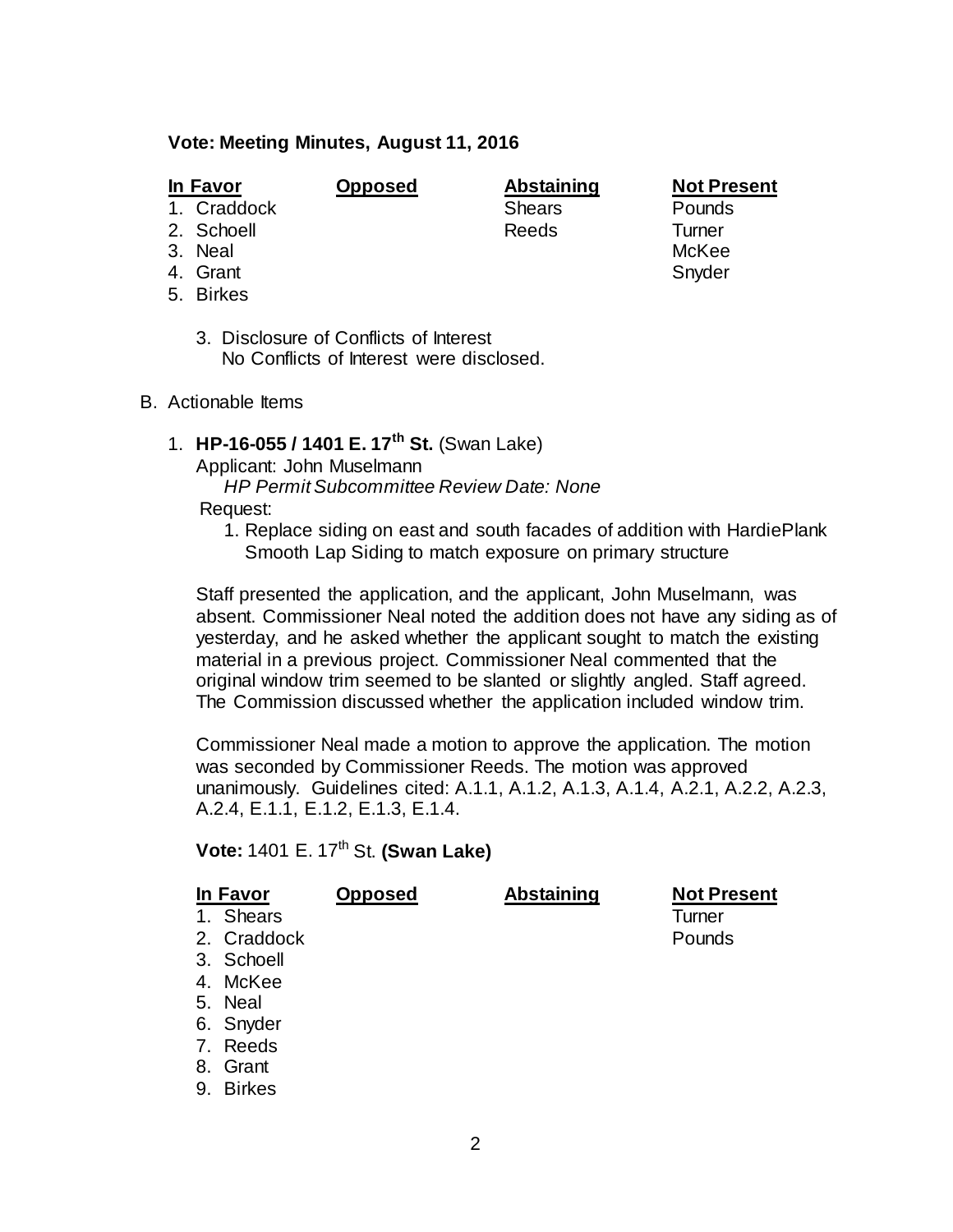### 2. **HP-16-056 / 1824 E. 16th Pl.** (Yorktown)

Applicants: Amanda and Brandon Cooper

*HP Permit Subcommittee Review Date: None*

Requests:

- 1. Replace two (2) original, Prairie-Style windows on north facade with double-hung aluminum windows with matching muntins
- 2. Replace six (6) original, Prairie-Style windows on east and west facades with single-hung aluminum, one-over-one windows
- 3. Replace non-original panel door and original, Prairie-Style sidelights with Craftsman-Style, six-light, two-panel door and aluminum sidelights with matching muntins *Work started without a Historic Preservation Permit*

Staff presented the application, and the applicant, Brandon Cooper, was present. Mr. Cooper stated he was not aware of any guidelines, or he would have submitted an application. Mr. Cooper stated the dining room floor was recently replaced and will be replaced again after water leaked into the house during a storm. He stated he and his wife were concerned about lead-based paint on the windows around their young child. They wish to provide more efficiency by using double-pane windows but wanted to match the window trim.

Commissioner Shears asked the applicant when he purchased the house, and the applicant replied three years ago. Commissioner Shears asked the applicant if the realtor notified the applicants that they were in a historic district, and the applicant replied the realtor told him the house was in a historic district, but he did not know what that entailed. Mr. Cooper stated that he intends to submit an application to repair and replace siding in the future and that some windows were replaced by a previous owner after a fire. Commissioner Neal noted some of the windows on the east facade were replaced without a Historic Preservation Permit. Commissioner McKee informed the Commission that the contractor was notified of the requirement of a Historic Preservation Permit and the violation of the Zoning Code, after which the contractor relayed the information to the homeowners. After the owners were informed, they then instructed the contractor to proceed with the window installation. Commissioner Reeds asked Staff to clarify which windows are visible from the public right-of-way, and Staff identified the windows. Commissioner Neal noted some of the windows are obscured due to vegetation and a fence.

Commissioner Schoell stated he did not see enough deterioration in the windows and no deterioration in the sidelights, but he does not see an issue with replacing the door. Commissioner Neal noted the original door may have been a full-glass door with muntins. Commissioner Reeds asked the applicant if the window contractor asked him if he was in a historic district. Mr. Cooper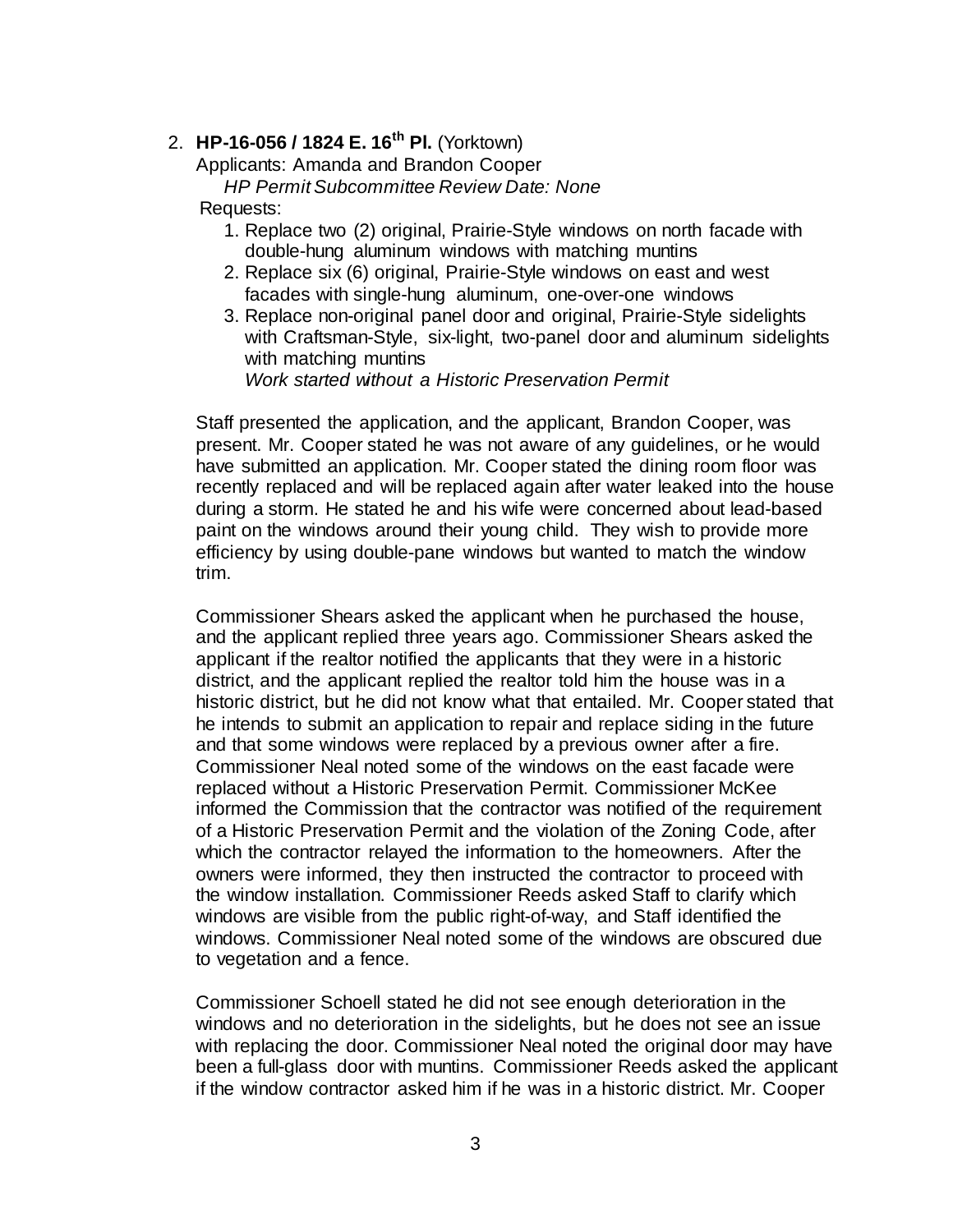replied yes and added that the contractor had replaced windows along the same street with aluminum windows. Commissioner Craddock noted that the bid sheet includes an entry with the owner's initials which indicates the customer is aware they are in an historic district, although the district is incorrectly identified.

Commissioner Neal made a motion to deny Items 1 and 2 of the application. The motion was seconded by Commissioner Schoell. The motion was approved by majority. Guidelines cited: A.1.1, A.1.2, A.1.3, A.1.4, A.4.1, A.4.4, A.4.5, A.4.6.

### **Vote: 1824 E. 16<sup>th</sup> Pl. <b>(Yorktown)**

**In Favor Opposed Abstaining Not Present** 1. Shears Craddock Turner

- 2. Schoell **Pounds**
- 3. McKee
- 4. Neal
- 5. Snyder
- 6. Reeds
- 7. Grant
- 8. Birkes

Commissioner McKee requested separation of Item 3 into two parts. Commissioner Neal requested the applicant provide a better cut sheet for the proposed door. Commissioner Grant recommended that the applicant not replace the existing sidelights since an aluminum sidelight would detract from the existing opening.

With the applicant's agreement, Commissioner Neal made a motion to continue review of Item 3 of the application. The motion was seconded by Commissioner Schoell. The motion was approved unanimously. Guidelines cited: A.1.1, A.1.2, A.1.3, A.1.4, A.3.1, A.3.3, A.3.4, A.3.5, A.3.6, A.3.8.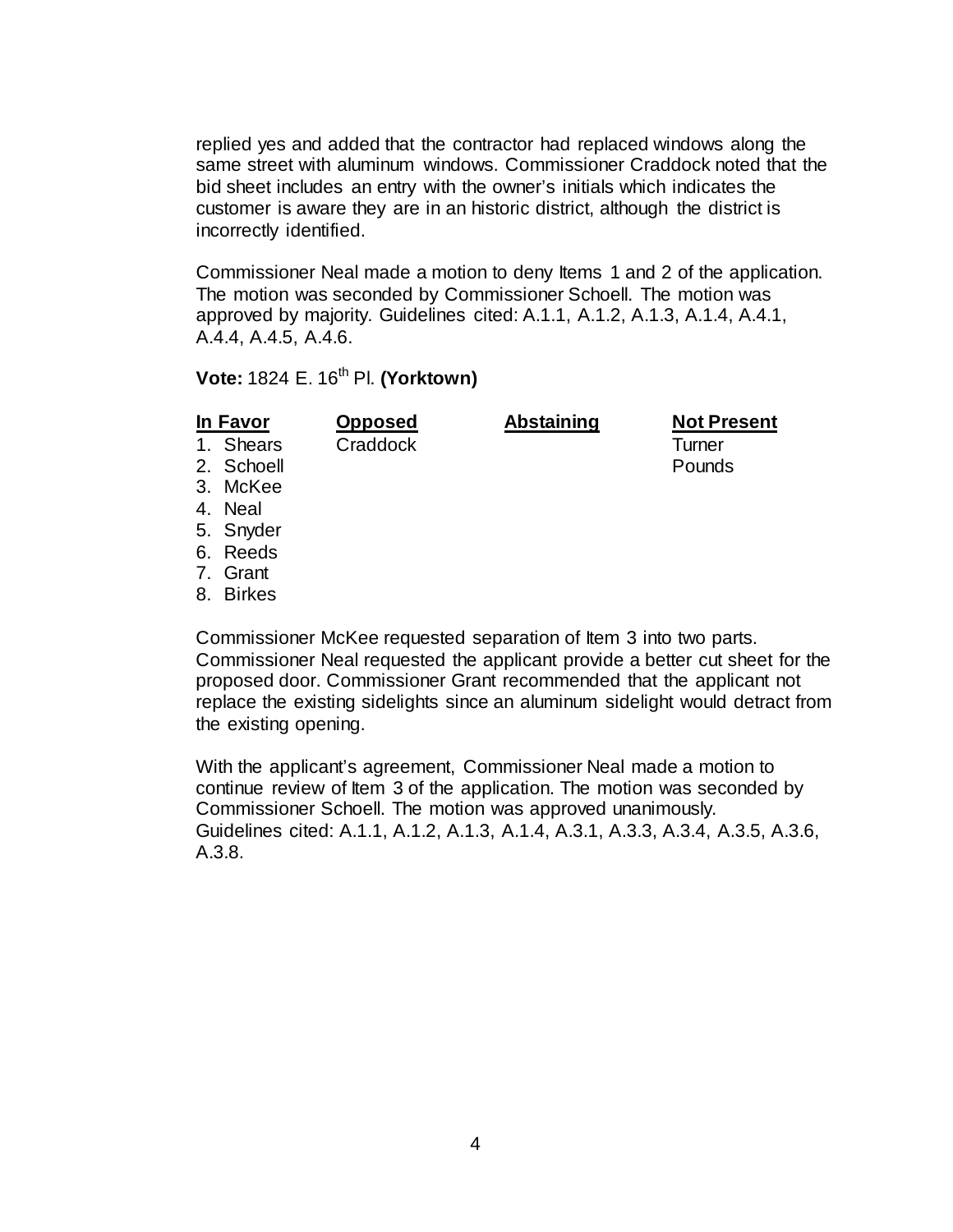### **Vote: 1824 E. 16<sup>th</sup> Pl. (Yorktown)**

**In Favor Opposed Abstaining Not Present**

1. Shears

- 2. Craddock Turner
- 3. Schoell
- 4. McKee
- 5. Neal
- 6. Snyder
- 7. Reeds
- 8. Grant
- 9. Birkes

## 3. **HP-16-058 / 1819 E. 17th St.** (Yorktown)

Applicant: Myles Norman

- *HP Permit Subcommittee Review Date: None* Requests:
	- 1. Construct concrete porch rail with stucco finish
	- *2.* Construct concrete block bulkheads, concrete steps, and concrete porch deck and cover with tile
		- *Work started without a Historic Preservation Permit*

Staff presented the application, and the applicant, Myles Norman, was present. Mr. Norman stated he believes the steps and deck of the porch were changed in the late 1990s and are not original since the material was treated wood. He kept the original beams underneath the deck.

Commissioner McKee asked the applicant if he changed the porch from wood to concrete. Mr. Norman replied the porch has a plywood base covered with a cement board. Commissioner Schoell recommended using brick bulkheads instead of concrete block but would not recommend tile over the steps and bulkheads. Commissioner Craddock requested close-up pictures of the porch and proposed features. Commissioner Neal recommended having the application reviewed by the Historic Preservation (HP) Permit Subcommittee and using stucco for the railing and bulkheads. Commissioner Shears recommended the applicant file a new application and proceed with the HP Permit Subcommittee.

Commissioner Reeds made a motion to deny the application. The motion was seconded by Commissioner McKee. The motion was approved unanimously. Guidelines cited: A.1.1, A.1.2, A.1.3, A.1.4, A.6.1, A.6.2, A.6.3.